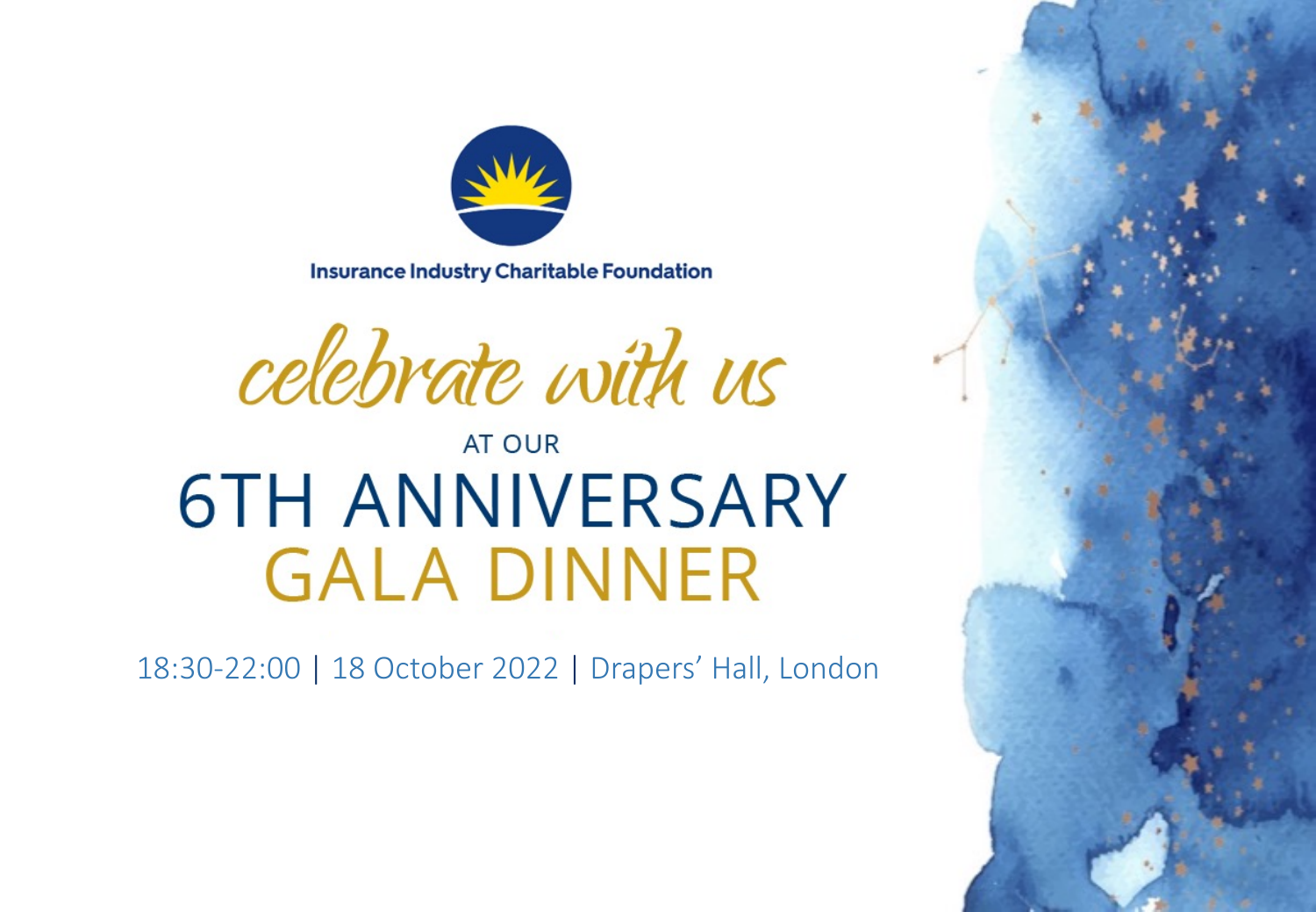## IICF's Annual Gala Dinner

Date: 18 October 2022

Location: Drapers' Hall, City of London

Attire: Black Tie & Beautiful

Our 6th Anniversary Gala Dinner is the highlight of the IICF 2022 calendar - a special and sophisticated evening at the elegant Drapers' Hall where 150 guests will come together to celebrate the Industry's collective community impact while raising money for charity.

Enjoy a sparkling wine reception followed by a 3-course gourmet meal, remarks by guest speakers and an auction led by TV presenter Jonty Hearnden.

Participating companies include AIG, AXA XL, Axco, BHSI, Capgemini, Chubb, CNA Hardy, Marsh and Weightmans.

Supporting this event offers a unique opportunity to develop your industry relationships while raising funds for future IICF grants to charities advancing social mobility, helping people facing disadvantage to succeed in school, employment and life while.

2022 IICF Grant Recipients

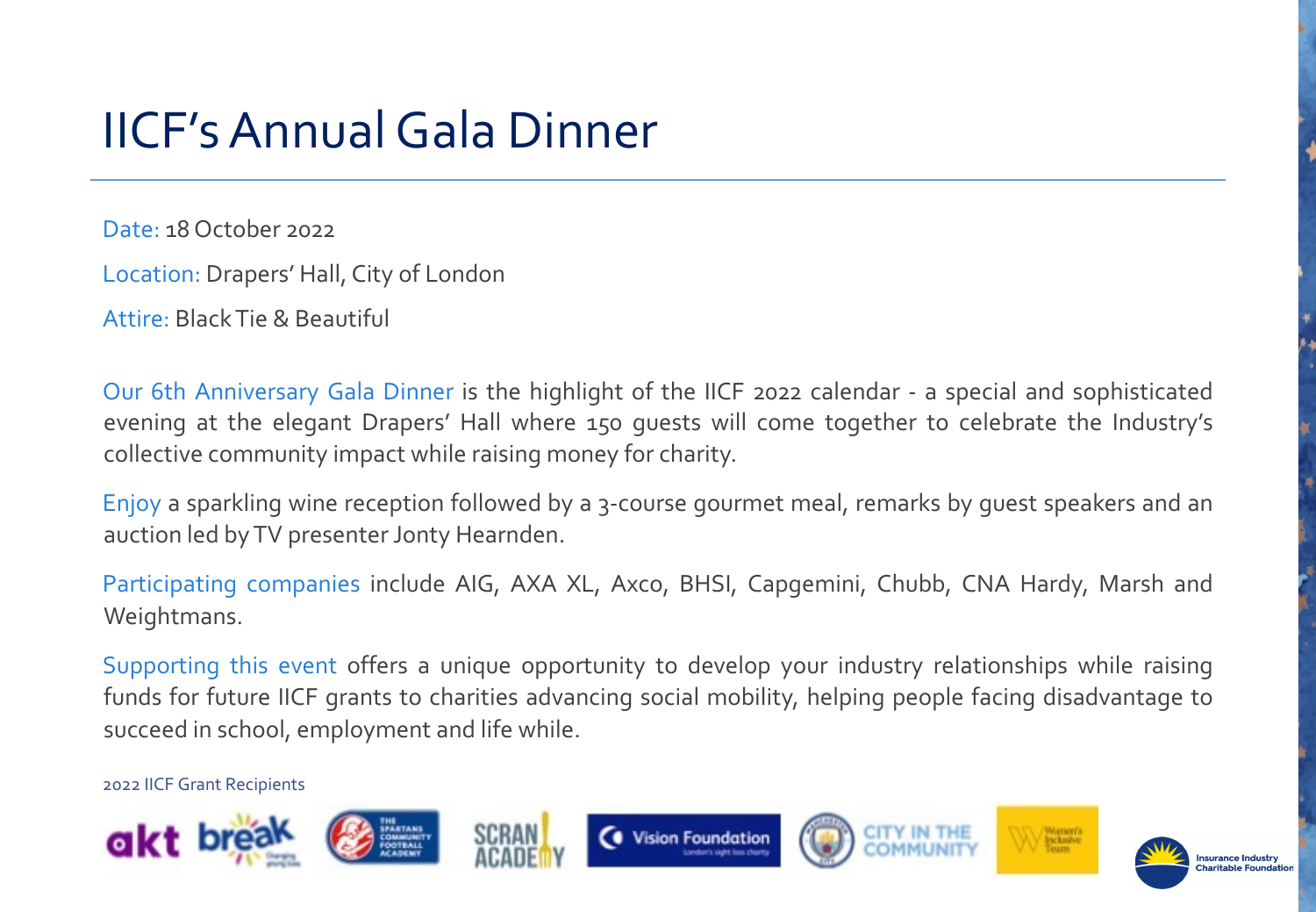#### Ways you can Support our Annual Gala Dinner

Sponsorship opportunities range from £3,500 to £20,000 and offer complementary place/s as well as significant brand exposure and recognition in pre- and post-event communications and on the night.

#### SPONSORSHIP PREMIUM TABLE PACKAGE

Invite clients and colleagues to join you at a table of 10 for £3,500. You will enjoy a reception, 3-course meal, auction and guest speakers as well as branding opportunities.

Upgrade to a table of 12 for £4,000.

To reserve your place directly, visit: www.trybooking.co.uk/BHRQ

To discuss any of these opportunities, please contact:

Wendy Wilder at wwilder@iicf.com

#### PREMIUM GUEST PACKAGE AUCTION PRIZES

Attend our Gala Dinner as an individual guest or as a group of up to five guests for £350 per person and enjoy the same benefits as other guests.

By donating high-quality items such as an experience, meal or hotel stay for two, you will receive brand recognition in our event programme and on the night while helping IICF raise further funds for charity.

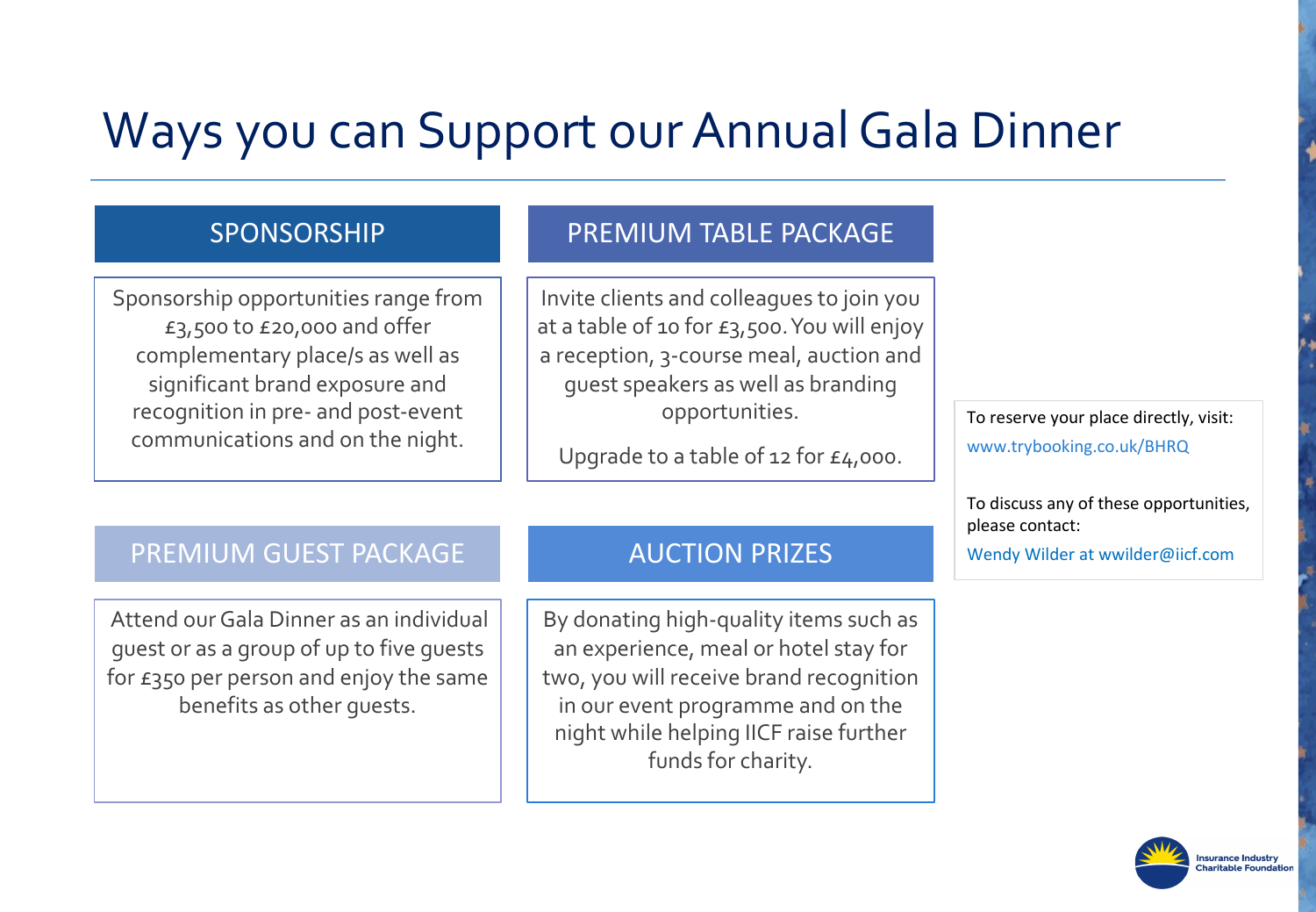## The Impact of your Support





Each £10,000 you collectively raise as an industry could…

- help more than 100 primary school students from lowincome families learn STEM subject using Sphero robotics technology;
- provide tailored support for up to 80 blind and partially sighted undergraduates seeking employment; or
- give access to data and devices to at least 10 young LBGTQ+ people facing homelessness to help them communicate with peers, services and education and rebuild their lives.

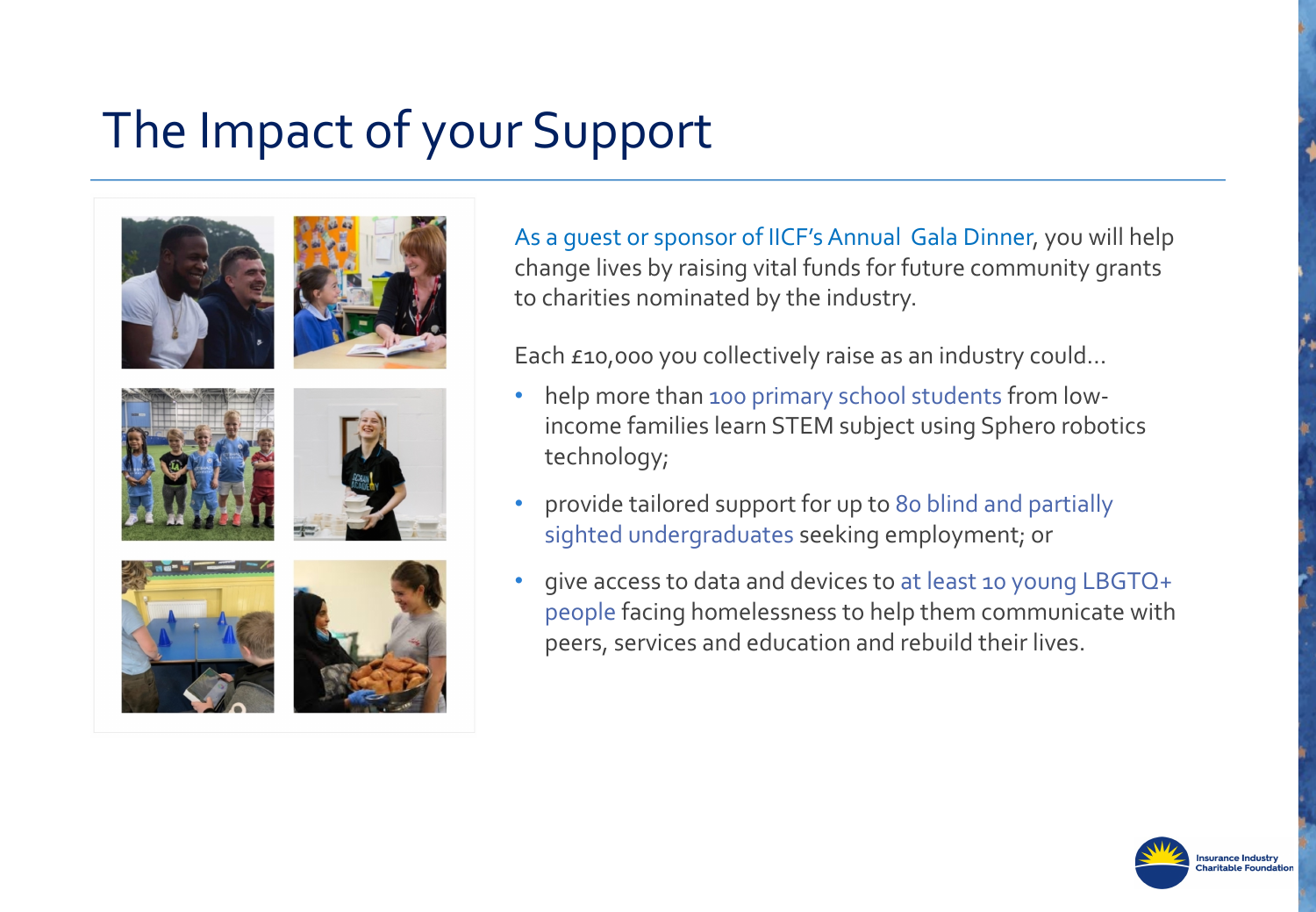## Sponsorship Reach & Impact





IICF, together with the industry, has raised nearly £1M to help change the lives of over 5,500 people across the country through grants to 25 charities.

We're very proud of all that we've achieved, yet needs remain great in our community and we want to make 2022 our most impactful year yet.

Sponsoring IICF events will allow you to connect with top industry influencers and gain significant brand recognition while raising money for charity and enhancing your brand as a responsible business.

#### The potential reach for your brand is:

- 25 companies represented on IICF Boards in the UK, 600+ globally
- 1,600+ industry leaders have convened through our UK events
- 8,500+ social media followers globally; strong engagement

Previous sponsors include AXA XL, Chubb, CNA Hardy, MS Amlin, Swiss Re, Amwins Global Risks, Axco, Generali and KPMG.

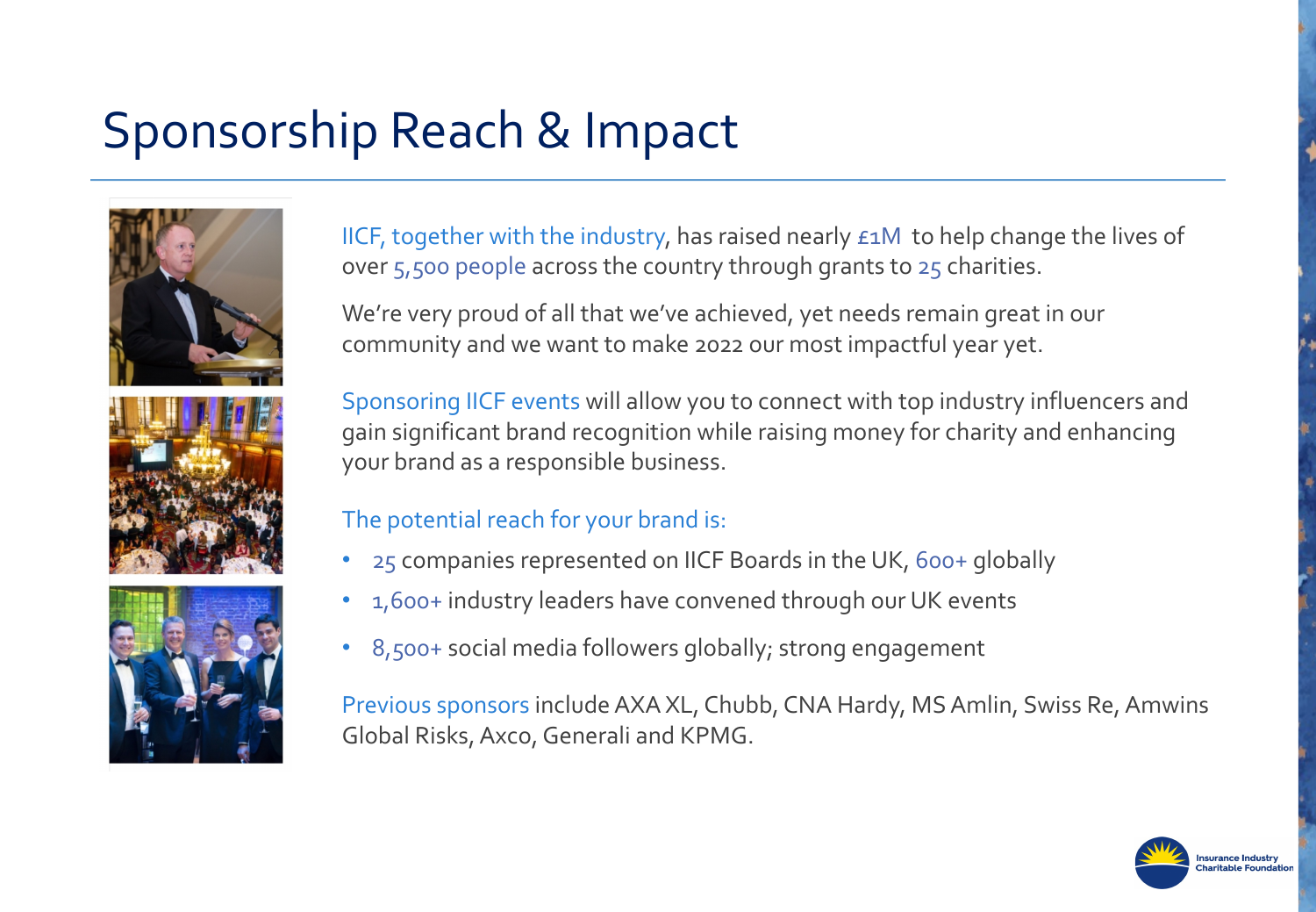## Sponsorship Benefits at a Glance

| <b>Benefits Package</b><br>Please contact us for a full list of benefits. | Gold<br>£20,000 | <b>Silver</b><br>£15,000 | <b>Bronze</b><br>£7,000 | <b>Reception</b><br>Sponsor £3,500 |
|---------------------------------------------------------------------------|-----------------|--------------------------|-------------------------|------------------------------------|
| Complimentary places at a prominently placed table                        | 12              | 10                       | 10                      | 10% discount on<br>table of 10     |
| Invitation to welcome an audience of 150-200 people                       | $\ast$          |                          |                         |                                    |
| Headline sponsor profile in event programme                               | $\ast$          |                          |                         |                                    |
| Option to have branded item on tables                                     | $\ast$          | $\ast$                   |                         |                                    |
| Premium red and white wine                                                | $\ast$          | $\ast$                   |                         |                                    |
| Corporate logo featured in the programme <sup>+</sup>                     | $\ast$          | $\ast$                   | $\ast$                  | $\ast$                             |
| Corporate ad in event programme                                           | full-page       | half-page                | quarter-page            |                                    |
| Professional group photograph of your table                               | $\ast$          | $\ast$                   | $\ast$                  |                                    |
| Recognition in opening remarks                                            | $\ast$          | $\ast$                   | $\ast$                  |                                    |
| Recognition on social media posts pre- and post-event+                    | $\ast$          | $\ast$                   | $\ast$                  | $\ast$                             |
| Corporate logo featured on IICF website <sup>+</sup>                      | $\ast$          | $\ast$                   | $\ast$                  | $\ast$                             |
| Corporate logo featured at event <sup>+</sup>                             | $\ast$          | $\ast$                   | $\ast$                  | $\ast$                             |
| Recognition in all post-event press releases                              | * and quote     | $\ast$                   | $\ast$                  |                                    |

+ Prominence of recognition will reflect sponsorship level. Discounts available for multi-year & multi-event sponsorships. All prices include VAT.

**Insurance Industry<br>Charitable Foundation**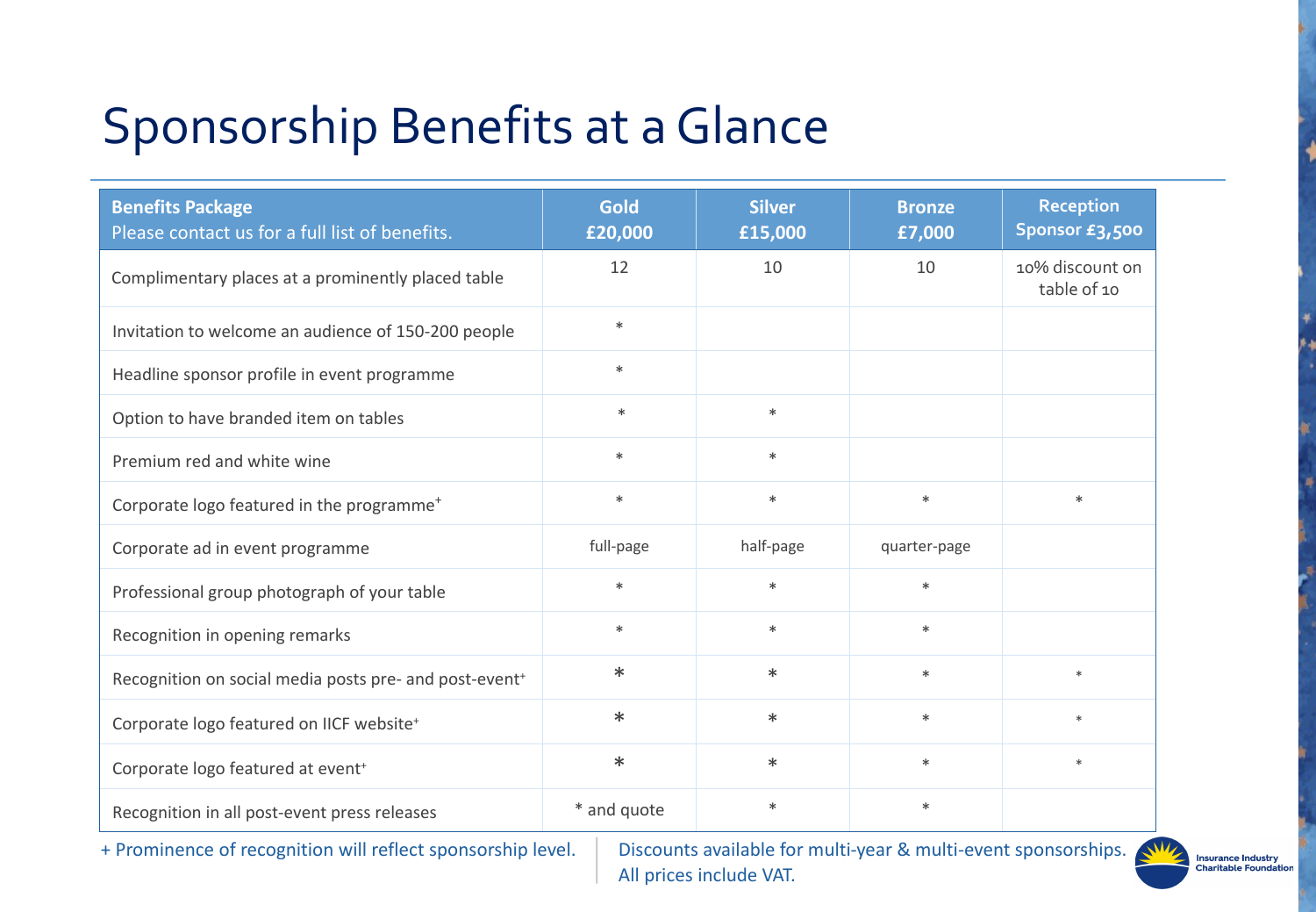### Support IICF's Annual Gala Dinner

To reserve your place or sponsorship directly, visit www.trybooking.co.uk/BHRQ

To discuss any of these opportunities in more detail, please contact Wendy Wilder, Executive Director, IICF UK at wwilder@iicf.com

For more information about IICF's events and impact, visit www.iicf.org.uk

"Lloyd's and the IICF do great work through their work in the community that has a hugely positive impact on society, and we should all take pride in what we achieve and the impact it has, with one caveat: that we must always strive to do more". John Neal, CEO, Lloyd's speaking at 2019 Gala Dinner